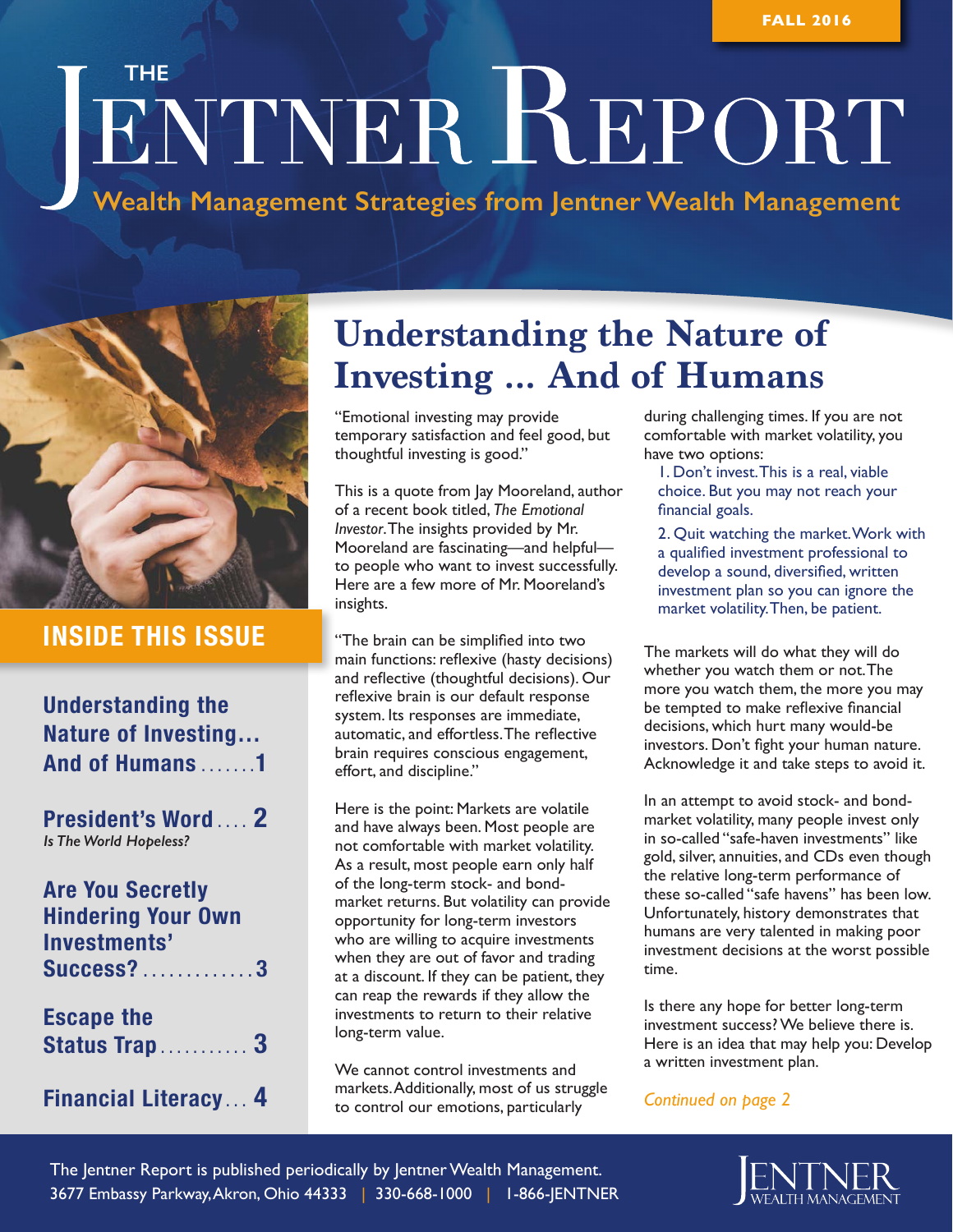# ENTNER REPORT

#### **THE PRESIDENT'S WORD**

# **Is the World Hopeless?**

*Do you ever listen to the news and find yourself thinking that the world has gone to the dogs?*

It's true that the world faces many challenges, which the daily headlines reflect. Europe is grappling with a flood of refugees; numerous terrorist attacks plague the world; citizens of the United Kingdom voted to leave the European Union, creating uncertainty over the long-term market implications; and the U.S. is in the middle of a lively, sometimes ugly election campaign.

Because the news media focuses on our challenges, it is easy to overlook, even miss, some of the significant improvements made in the lives of millions worldwide. Recently, Jim Parker, vice president of Dimensional Fund Advisors, provided a few examples:

1. Globally, two billion people moved out of extreme poverty over the last 25 years.

2. Over the same period, mortality rates among children under the age of five have fallen 53%.

3. Globally, life expectancy has been improving. From 2000 to 2015, the global increase was five years, with parts of Africa increasing more than nine years.

4. Access to financial services has expanded in developing countries. Adults without a bank account in the poorest 40% of households fell by 17%.

5. The U.S. economy has been recovering. Although this recovery is slow by historical standards, unemployment has declined 50%.

6. We live in an era of innovation leading to new business and investment opportunities.

7. Over the last 25 years, \$100,000 invested in a global portfolio of stocks would have grown to more than \$550,000.\*



There is no doubt that many of these advances will experience setbacks. The human race continually faces challenges. Just as there is reason for caution, there is also room for hope. And keeping these good things in mind may help when you feel overwhelmed by all the bad news.

\* "10 Reasons to be Cheerful" by Jim Parker; *Outside the Flags*; June 28, 2016

#### **Understanding the Nature of Investing … And of Humans** *Continued from page 1*

Here are the steps to take to develop a written investment plan.

1. Identify your financial needs and goals. Be as specific as possible, and put them in writing.

2. Determine how much you can save and what realistic long-term average rate of return you need to achieve your objectives.

3. Determine how much loss you are willing to tolerate in the short term as you pursue your long-term goals. (We call this your risk tolerance.)

4. Determine what strategy you will use to take advantage of the inevitable market fluctuations and volatility.

5. Stick to your plan, avoiding shortterm deviations based on emotional reactions to the inevitable market fluctuations.

In our opinion, the best way to develop a sound written plan is with the assistance of an experienced investment fiduciary who will help you avoid violating sound financial

principles. Working with a fee-only CFP® fiduciary (who is not a sales professional but a financial advisor) can help you prepare a realistic written investment plan that supports your written financial plan.

If you would like a copy of *The Emotional Investor* by Jay Mooreland, please give our office a call, and we will be happy to provide a copy to you. It is well worth the read.

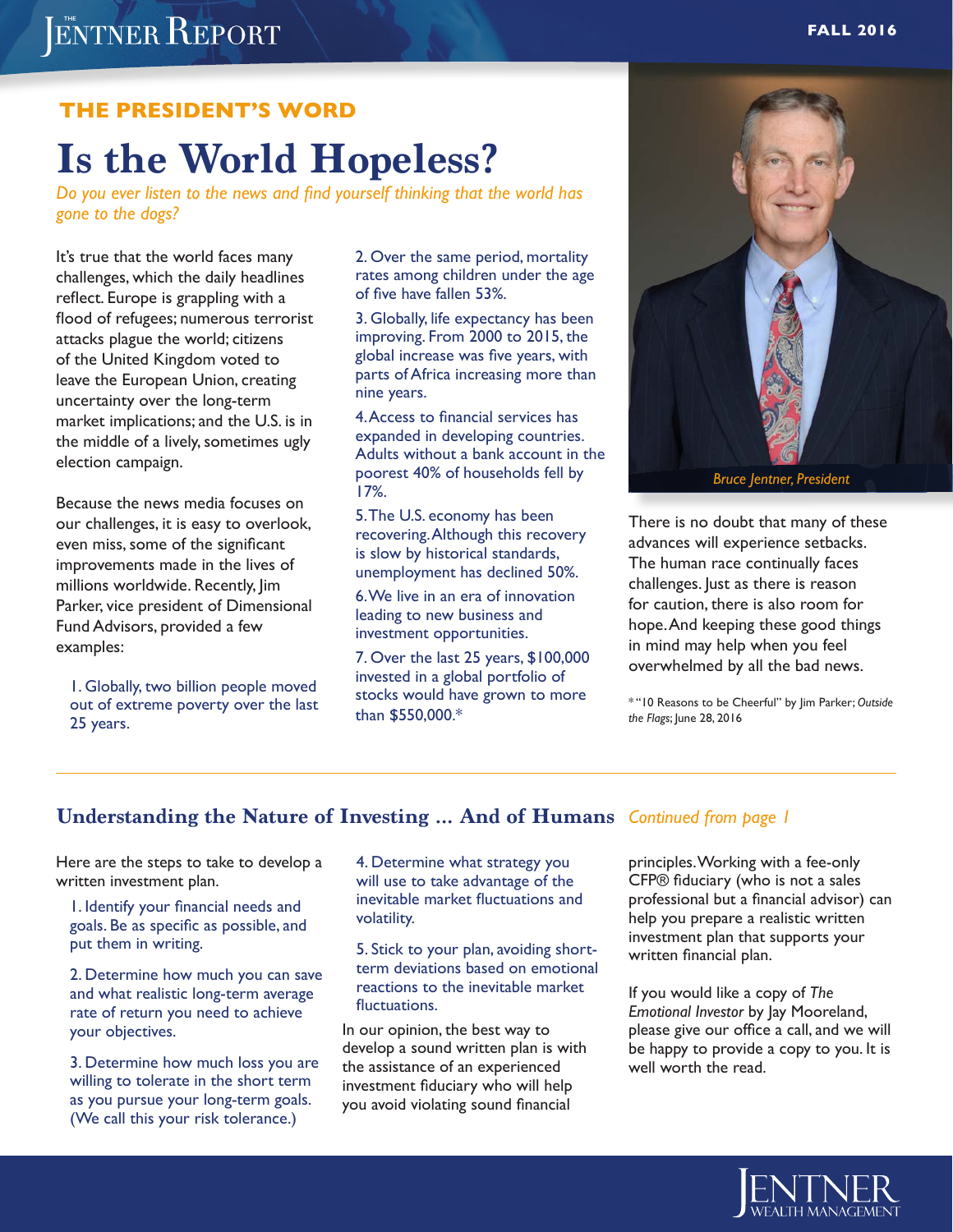# ENTNER REPORT

# **Are You Secretly Hindering Your Own Investments' Success?**

Mark Twain allegedly said, "It ain't what you don't know that gets you into trouble. It's what you know for sure that just ain't so."

Our own behavior may be hindering our ability to retire financially independent. Research on behavioral finance shows that people often act on beliefs that are not economically sustainable or accurate. For example:

1. Some people think that with enough research someone can determine when to be safely in or out of the markets.

2. Many people think the daily market news is critical to their long-term investment success.

3. Some people are unaware that costs and expenses matter in their search for superior returns.

4. Many people believe that all financial advisors are legally required to put the consumers' best interest first.

5. Some people believe that daily market volatility is dangerous to their long-term investment success.

Here is the point: People go to great lengths to convince themselves that their perspective, even if inaccurate, is better than a different perspective. Why? To avoid the mental discomfort associated with admitting their initial action or belief is wrong.\* It is not uncommon for any of us to filter out information that doesn't support the ideas we already hold or that doesn't support the way we would like things to be.

Consider these two compelling examples:

"The most difficult subjects can be explained to the most slow-witted

man if he has not formed any idea of them already; but the simplest thing cannot be made clear to the most intelligent man if he is firmly persuaded that he knows already, without a shadow of a doubt, what is laid before him." – Leo Tolstoy; considered one of the greatest authors of all time

"Most people do not listen with the intent to understand; they listen with the intent to reply. Seek first to understand, then to be understood." – Stephen Covey; American educator, author, businessman, and keynote speaker

We no longer live in the information age. We now live in the recommendation age. With so much information available, be careful who you lean on for advice and recommendations. Avoid sales pitches. Avoid conflicts of interest. Work with advisors who are legally required to place your interests before their own.

#### Footnote:

\* "How to Break Through Clients' Cognitive Dissonance" by Michael Pompian; *Morningstar Advisor;*  May 19, 2016



*Seth Jentner, CFP®, MBA Director of Operations*

#### **Escape the Status Trap**

According to a recent Gallup poll called Honesty/Ethics in Professions, certain professions are viewed as more honorable than others. Doctors, nurses, high-school teachers, police officers, clergy, and accountants are among those considered high in honesty and ethics. People generally like, trust, and respect these people.

No matter what profession, some people like to display their status by accumulating material things—a nice house, fancy car, club membership, expensive jewelry, and more. According to behavioral psychologists, this is normal.

Here is the problem: Accumulating nice things is enjoyable, but it can prevent some people from accumulating the investment wealth needed to make work optional at some point in life. Buying and enjoying nice things must not take precedence over putting something aside for your own future financial independence.

Most people like to work, but too many people reach their 60s and 70s unable to afford retirement. They continue working, not because they want to but because they have to. Even though Americans are living longer, too many fear they cannot afford retirement.

Have empathy and compassion for your future self. Don't neglect your need for future financial independence. Just think of the joy and the freedom of working because you like to, not because you have to. Don't get caught in the status trap! Don't try to keep up with the Joneses if that means you will not develop your own financial independence.

Work with a CFP® professional advisor who can help you understand how much investment wealth you need for retirement freedom and what you need to do to get there. The tools for financial success are available. Don't let your own behavior sabotage you. Once you are saving and investing adequately to achieve your own future financial independence, then enjoy those extra nice things.